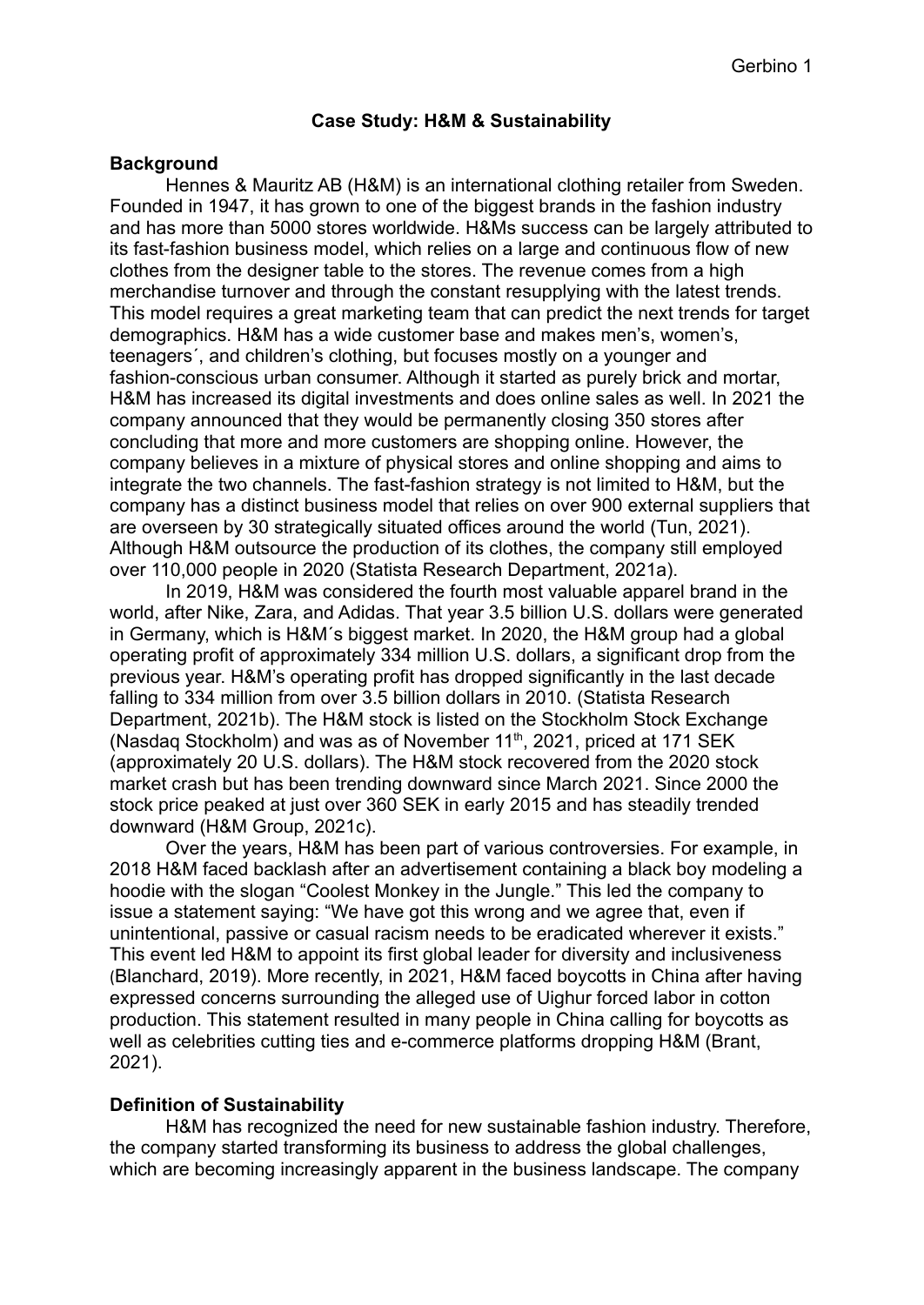has started its transition and has the vision of leading the change toward circular and climate-positive fashion while being a fair and equal company. For H&M, sustainability involves three components: Leading the Change, Circular & Climate Positive, and Fair & Equal; thus, its definition includes both environmental and non-environmental factors (H&M Group, 2021b).

Leading the Change refers to H&Ms determination to become a role model for its industry by improving sustainability performance in its value chain. H&M aims to demonstrate the resilience of sustainable businesses and the company wants to amplify its positive impact by partnering with others. This component to H&Ms definition of sustainability acts as the mindset that influences the company´s whole operation and contributes to it achieving its ambition to become fully circular and climate positive while being a fair and equal company. This mindset focuses on two key areas that could maximize the company's impact: innovation and transparency. Innovation stimulates the transformation toward the company goals (Circular & Climate Positive and Fair & Equal) through identifying, testing, and scaling new solutions and business models. Transparency refers to sharing clear, accurate, and relevant information in a truthful and accountable manner. By openly sharing company progress and challenges, H&M can create accountability and encourage other companies to do the same. Also, through collecting and disclosing sustainability information from the company´s supply chain, products and, business practices, H&M can increase its visibility and facilitate informed decisions. An important part of its approach is to publicly engage on policy issues with decision-makers. These policy issues include wage-setting mechanisms, labor laws, climate change, due diligence, circular economy, and biodiversity. Via the sharing of knowledge and expertise H&M aims to add value to legislation and promote progress beyond its industry. The company thinks that ambitious and well-defined legislation is key in making industries and governments take on shared responsibility in creating change (H&M Group, 2021b).

Circular & Climate Positive refers to the environmental aspect of H&Ms sustainability definition. The company recognizes that two of the currently biggest challenges facing the planet are climate change and the depletion of resources. These challenges have a negative impact on biodiversity and worsen existing human rights issues. H&M realizes that as a large fashion retailer it has a substantial impact on the health of the planet. Thus, to confront these issues H&M aims to become a climate positive and fully circular business with a net positive impact on biodiversity by 2040. Becoming circular means transitioning away from a linear business model to one where the value of products and resources are maximized. This is done by reusing the resources as much as possible before finally recycling them at the end of the product lifecycle. To become circular H&M must create circular products that are made to last and are produced from safe, recycled, and sustainably sourced materials that can recirculate multiple times. Circularity also involves a circular supply chain, which means that both all upstream and downstream processes become sustainable through circular production processes, circular material flows, and recirculation of products. The last component to circularity, circular customer journeys, involves H&M providing accessible methods for customers to experience and engage in sustainable fashion where products are used more, repaired, reused, and recycled. As the climate crisis is one of the most serious challenges to the business world, H&M aspires to be part of the solution by becoming climate positive by 2040. According to H&M, climate positive means that the company removes more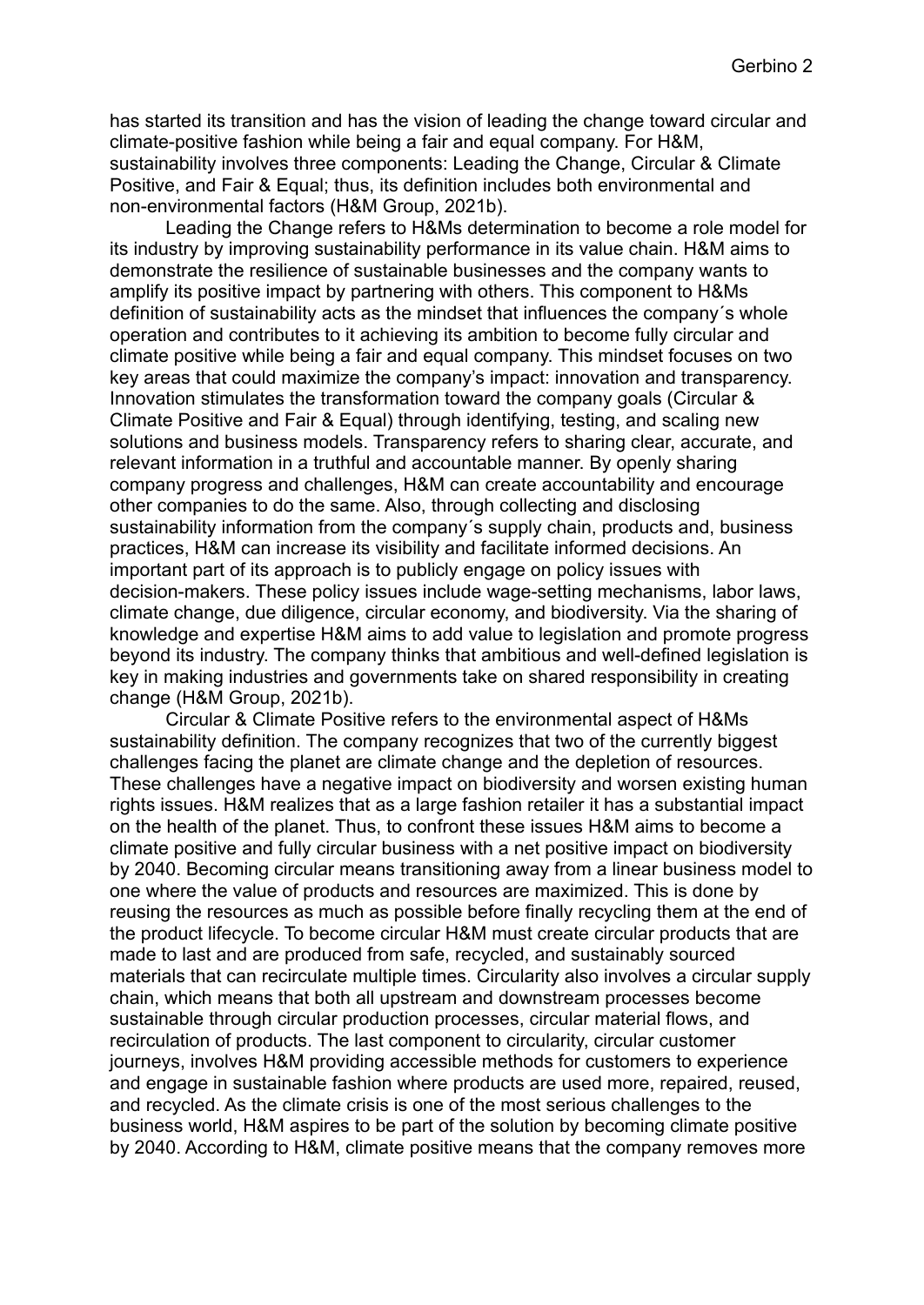emissions than it emits. This work focuses on four priority areas: energy efficiency, renewable energy, circularity, and nature-based solutions (H&M Group, 2021b).

Lastly, Fair & Equal makes up social and governmental issues in H&Ms definition of sustainability. The Fair & Equal component refers to the fundamental human rights of all people across the company´s value chain, supply chains, and in the communities where it operates. H&M wants all people to be treated equally with respect, dignity, and the empowerment to be who they want to be. The focus areas of the Fair & Equal component include human rights, which concentrates on different issues that have negative impacts on people. Another focus area is "fair jobs for all," which involves encouraging pleasant and meaningful jobs with fair compensation and benefits throughout H&Ms operations and value chain. These jobs should also be in safe and secure workplaces that are free from discrimination and where everyone has the right to freedom of association. The last focus area, inclusion & diversity, refers to the enabling of inclusive and diverse workplaces that endorse equity for all. H&M aims to foster diversity and equality through its products and communication, and forward inclusion in its communities and society at large (H&M Group, 2021b).

H&Ms definition of sustainability includes many different environmental, social, and governance (ESG) issues and contains all the standard components, such as renewable energy use, emission standards, water usage, waste management, biodiversity, etc. However, it also covers many unusual elements, such as toxics, resource risks, equity, worker safety, employee well-being, etc. Sustainability is addressed internally through the management, which also considers how the company can impact its value chain and surrounding communities. H&M's sustainability efforts extend to all its brands, but each brand is allowed to maintain its unique identity and develop a customized approach to achieve the overall goals. All sustainability initiatives are connected to the Change-Making Programme. The program includes goals, roadmaps, standards, and methods that help the company to work towards its vision by promoting change and to ensure that sustainability is integrated into all its actions. Through training programs, H&M has involved its employees in sustainability issues, especially human rights, local safety and health, and inclusion and diversity (H&M Group, 2021b).

H&Ms approach to its supply chain management involves partnering with associates that share the company's vision of a sustainable fashion industry. Thus, it chooses to work with suppliers that are open to challenging themselves and H&M, so they together can cause positive change. The Sustainability Commitment outlines H&Ms expectations for suppliers and business associates. This commitment includes compliance with minimum requirements and international standards, as well as going beyond compliance to create lasting impacts. All suppliers and business partners are required to sign and follow the Sustainability Commitment and H&Ms Code of Ethics. The company monitors compliance using a system of risk-based audits and its Sustainable Impact Partnership Programme. The program gives H&M more accurate performance assessment than audits alone, which generates a positive feedback loop that encourages continuous progress. H&M has been using the Sustainable Impact Partnership Programme since 2016 and has constantly increased coverage to incorporate more components of its supply chain. The Sustainable Impact Partnership Programme involves several components (H&M Group, 2021b).

H&M acknowledges Sustainable Development Goals and has signed the UN Global Compact. The company also informs customers and stakeholders about its sustainability efforts through transparent reporting that is in accordance with the GRI Standards. The reporting includes a Sustainability Performance Report, reporting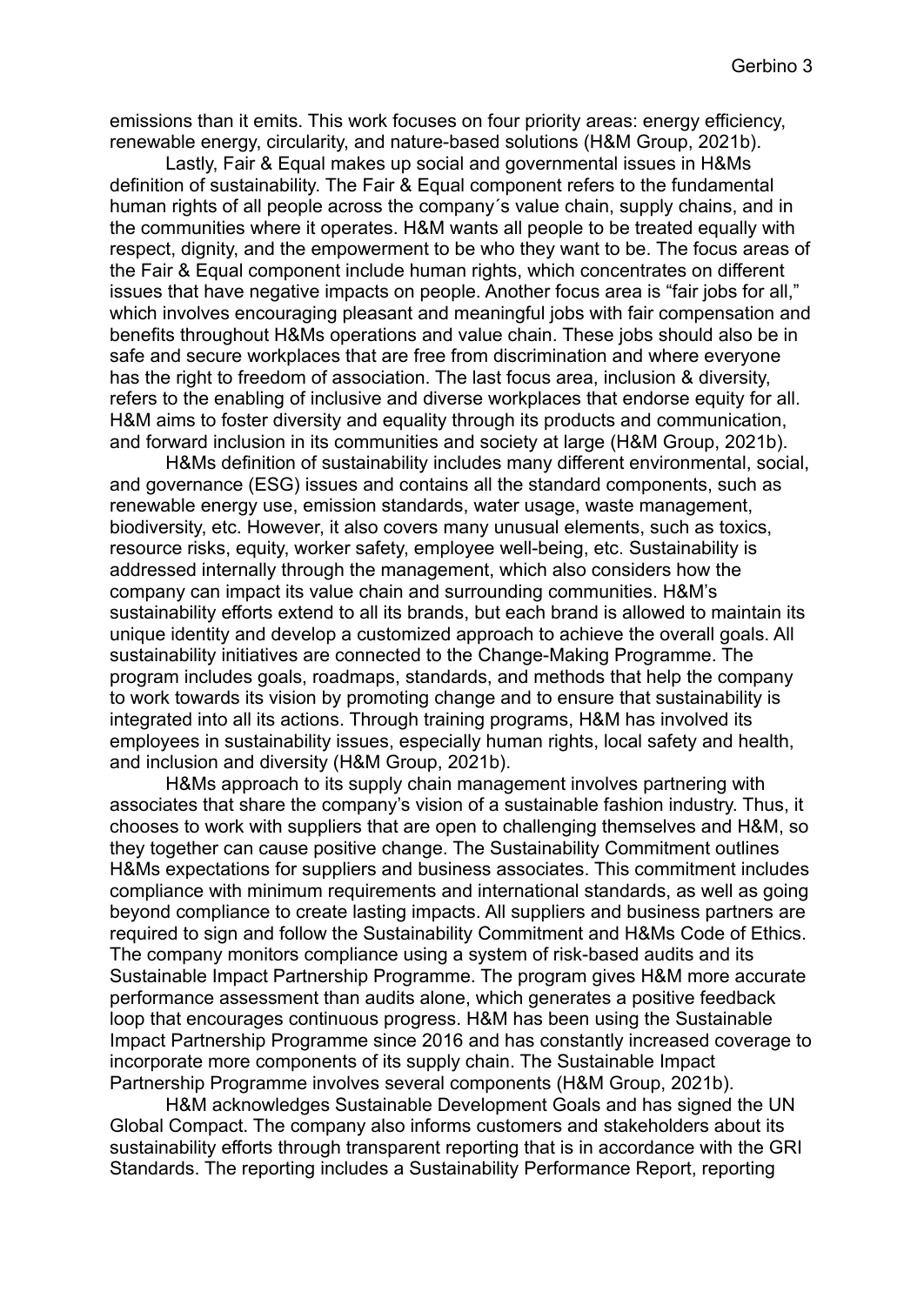indexes, a Statutory Sustainability Report in the Annual Report, and supporting web content, which is all accessible to the public. H&M was ranked as the number one in Fashion Revolution's 2020 Fashion Transparency Index. The company plans to encourage more informed choices amongst its customers by providing more information about the impacts and journey of its products and encouraging sustainable consumption behavior by enabling, inspiring, and rewarding sustainable actions. H&M is piloting different initiatives that return different manufactured goods for reuse. One effort is, for example, the launching of the Conscious Exclusive collection that uses Circulose, which is a man-made cellulosic fiber derived from recycled cotton waste (H&M Group, 2021b).

## **Leadership**

The current CEO, Helena Helmersson, was appointed by the board of directors on January 30<sup>th</sup>, 2020. Helena joined the company's buying department in 1997 and has worked in various roles. For example, Helena was the head of sustainability as well as the head of the production for five years. She also worked as COO for approximately a year before becoming the CEO. Helena´s experience as the head of sustainability makes her well versed in ESG issues; thus, she recognizes the importance of sustainable development and emphasizes how it needs to be integrated into all aspects of the business (annual report). The CEO has taken an active role in addressing sustainability through different internal ad external outlets. She has previously said in an interview regarding sustainability that "the problem is that the system behind it needs to be changed." She thinks that fast doesn't necessarily have to be unsustainable. However, she recognizes that change is required, and the biggest need lies in finding better methods of scaling up recycling (Chan, 2020). Thus, with the need for transitioning away from the linear business model toward a circular model, the leadership has integrated sustainability into the culture, goals, and values of the company (H&M Group, 2021a).

January 1<sup>st</sup>, 2021, Leyla Ertur took over the position as Head of Sustainability from Anna Gedda, who will now take on a new role as Head of Steering and Strategic Planning at H&M Group. Since joining the company in 2000, Leyla has worked in multiple continents and led different teams in various areas including HR, Production, and Global Supply Chain Management. She worked extensively in production countries where the company operates. Most recently she held a dual position as Regional Country Manager Production in Europe and as Head of Global Quality Strategy and Compliance (H&M Group, 2020a). As the Head of Sustainability, Leyla is responsible for the implementation and performance of the company's sustainability vision and strategy. She works together with the executive management team and reports directly to the CEO. The Head of Sustainability reports the performance of key sustainability indicators to the board of directors twice a year. H&Ms global sustainability department includes approximately 40 experts that are in charge of establishing the company´s sustainability strategies, goals, policies, and follow-up procedures. They are also responsible for incorporating relevant strategic metrics into the business, in close collaboration with both internal and external stakeholders. The sustainability department strategy team reports progress on the sustainability key performance indicators, key challenges, learnings, and activities every quarter. The head of sustainability reviews these reports with the CEO and CFO. Every brand, retail market, production market, and H&M group function has a sustainability manager whose role is to drive performance toward the company´s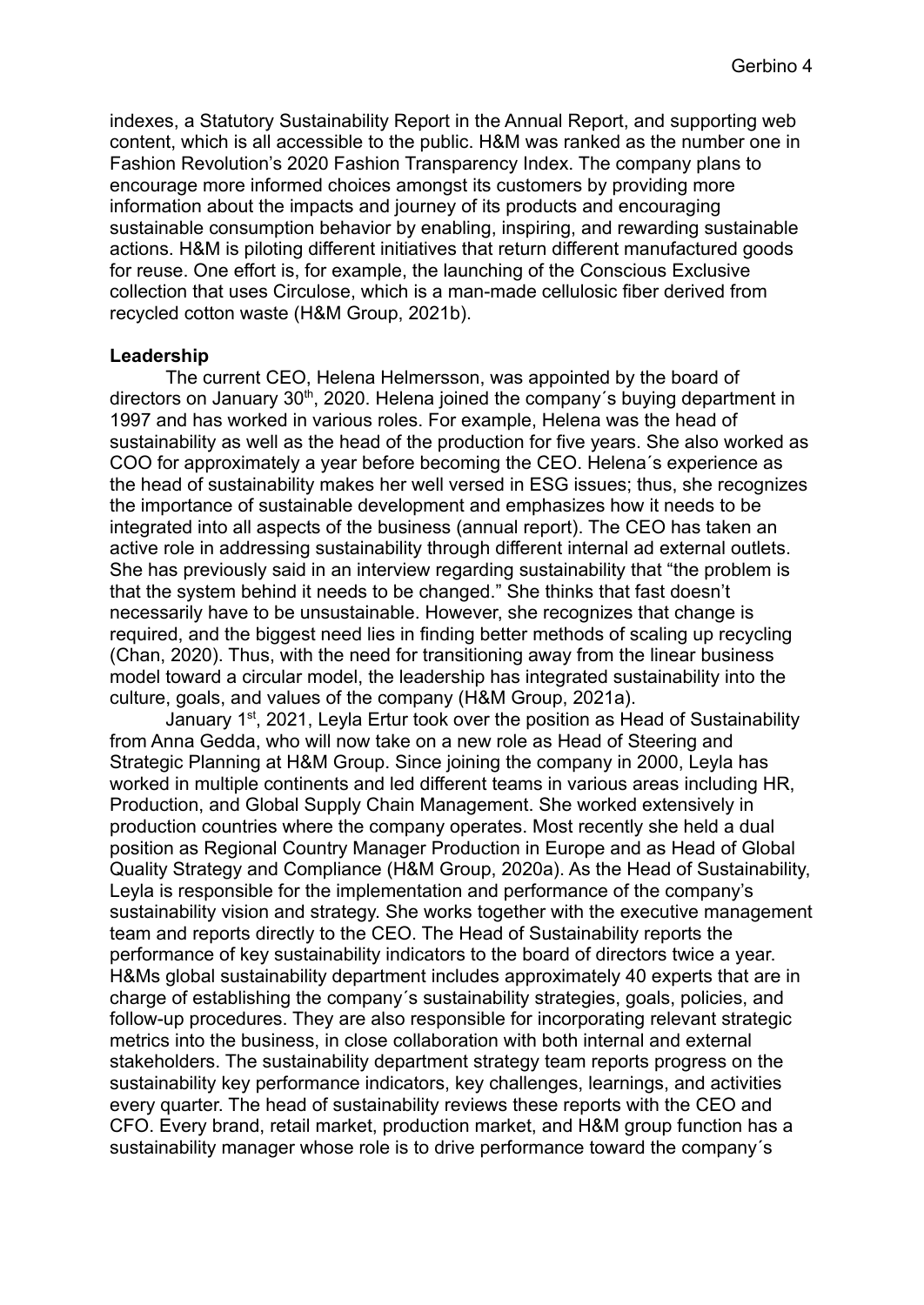sustainability strategy. Over 230 employees are involved in sustainability efforts (H&M Group, 2021b).

Sustainability leaders and functions are of great importance to H&M, which hires internally experienced and respected people for those roles. The organizational structure, level of authority amongst sustainability leaders, and big internal programs devoted to sustainability efforts demonstrate how highly sustainability is regarded within the company. This is something that other companies across all industries can take inspiration from and apply to their businesses. H&Ms leadership is a great example of how sustainability can be successfully integrated into a company structure, and it demonstrates sincerity toward ESG issues.

## **Strategy & Metrics**

H&M has several key performance indicators and goals for its sustainability effort, all of which are established by its global sustainability department. Most of these goals and indicators work toward its overarching ambition to become a fully circular business that is climate-positive and has a net positive impact on biodiversity by 2040. Several subgoals have been established for both environmental, social, and governance issues. One specific environmental goal is to reduce absolute scope 1 and 2 greenhouse gas (GHG) emissions by 40 percent by 2030, with 2017 as the baseline year. Related is the goal to reduce absolute scope 3 GHG emissions with 59 percent per product (or 20 percent in absolute terms) by 2030, which also has 2017 as the baseline year. Another effort is to increase the annual sourcing of renewable electricity to 100 percent by 2030. H&M also wants to decrease electricity intensity during the opening hour by 25 percent by 2025 compared to 2016. H&M has set targets for water consumption, greenhouse gas emissions, renewable energy use, and internal operations to reduce waste, chemical use, and reduce the use of packaging (H&M Group, 2021b).

H&M provides different kinds of training related to social and governance issues. One such training is internal inclusion and diversity training. However, the company also offers, and sometimes requires, human rights, anti-corruption, and DEI training. During the pandemic, H&M additionally provided personal protective equipment, health and safety videos, sanitation protocols, and training to employees who could not work from home (H&M Group, 2021a). The H&M Foundation also donated 500,000 USD to the COVID-19 Solidarity Response Fund, to help the World Health Organization's efforts in combating the pandemic. The foundation collaborates and innovates to co-create, fund, and share solutions for urgent global challenges. One collaboration is the six-year-old partnership with WaterAid where H&M helped fund the SusWASH program, which aims to strengthen inclusive water, sanitation, and hygiene systems. Also, within the framework of the International Labour Organization Call to Action, H&M is partnering with various stakeholders to secure funding to support suppliers and their employees. The goal of this work is to secure social protection for workers within eight priority countries: Bangladesh, Cambodia, Ethiopia, Haiti, India, Indonesia, Myanmar, and Pakistan. Other efforts include the H&M Group's donation of 500,000 USD to organizations, such as the National Association for the Advancement of Colored People Legal Defense Fund (NAACP), American Civil Liberties Union (ACLU), and National Action Network (NAN) (H&M Group, 2021b).

ESG issues are taken seriously and are important to the overall organizational strategy. The board sees sustainability as one of the company´s long-term interests as it might impact the supply chain, price of raw materials, and consumer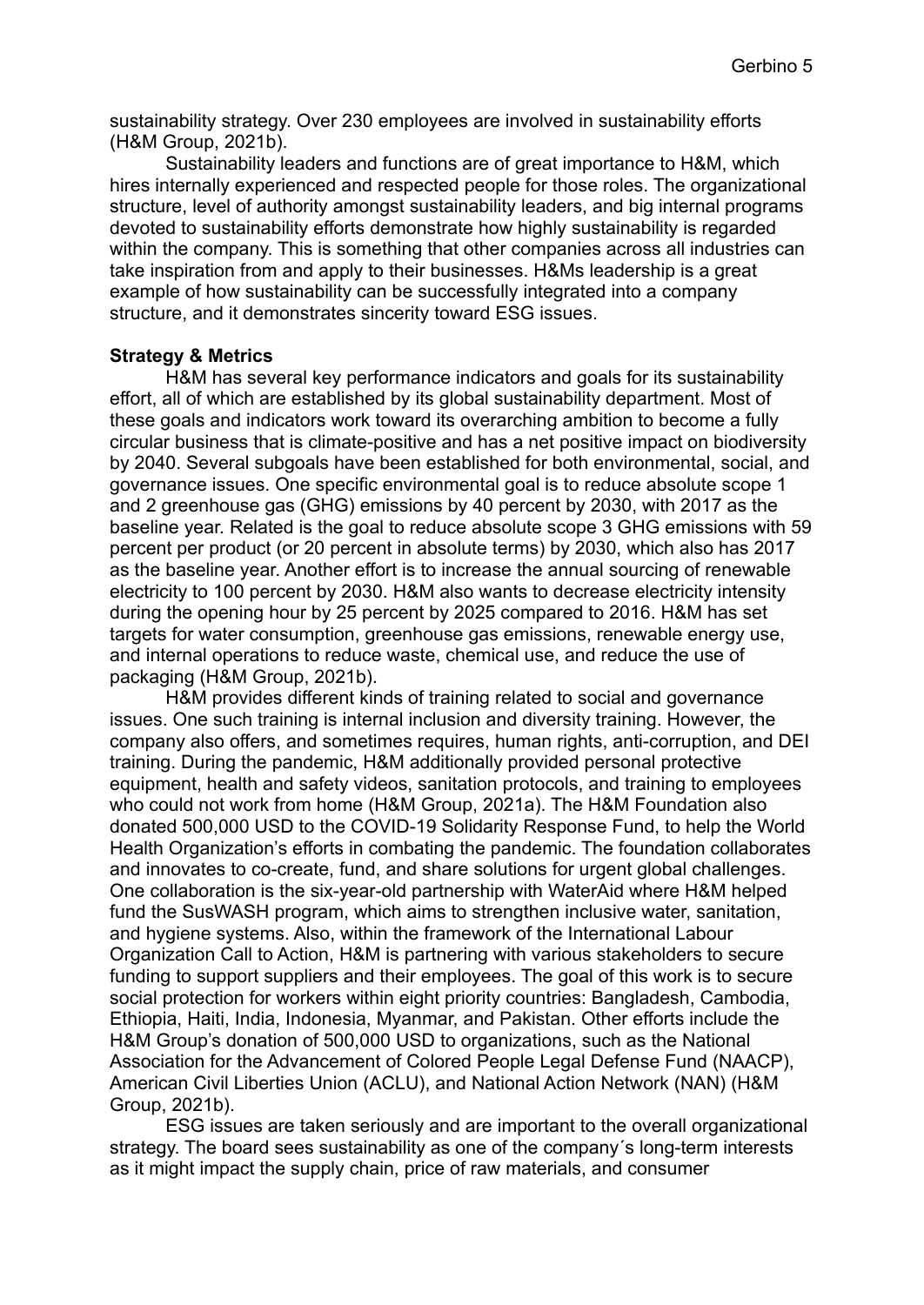preferences. Thus, H&M surveys key stakeholders every year on its ESG performance. Respondents gave, for example, ratings on company transparency, circularity, and inclusion, and diversity. The company had improved in all these areas and 92 percent of the respondents said that the H&M Group is good or very good at paying attention to and incorporating stakeholder feedback in its sustainability work (H&M Group, 2021b).

Senior executives are occasionally entitled to variable compensations that depend on their fulfillment of targets, which include the overarching financial targets involving pre-set goals for profits and sales, sustainability, and individual goals within their specific area of responsibility. Fulfilments of targets are measured over one year and the purpose of these targets is to promote the company´s short and long-term development (H&M Group, 2020b). Thus far, H&M has managed to reach 100 percent sustainably sourced cotton, which means that the cotton is either certified organic, recycled, or sourced through the Better Cotton initiative. H&M has 12 key performance indicators relating to the Circular & Climate Positive component. All targets are measured with data and statistics and have specific timelines that adhere to the ultimate goal of H&M being climate positive by 2040 (H&M Group, 2021b).

H&Ms strategy and metrics for sustainability efforts can be implemented by many other companies across industries. The company´s global sustainability department has influenced all operations through the targets and measurements it has established. These quantitative goals facilitate company awareness and define success within sustainability issues. Over the years H&M has improved these measurable goals by introducing new targets and specifying existing objectives. Managing these metrics has become a routine procedure at the company and they are now central for company strategy and performance assessments (H&M Group, 2021b).

## **Relationship with Suppliers and Partners**

The H&M group partners with about 700 commercial product suppliers in a total of approximately 1,900 manufacturing factories and final product processing units for apparel, footwear, accessories, home interior, furniture, and beauty products. The company has 19 production offices located in 17 different markets. The supply chain is complex and suppliers are divided into various levels or 'tiers', where the two most important ones are tier 1 and tier 2 suppliers. Tier 1 suppliers are manufacturing suppliers and subcontracted factories that manufacture the products by cutting, sewing, and processing. Tier 2 suppliers are suppliers that deliver the fabrics and yarns for the products, including spinning, tanning, and fabric dyeing and printing facilities. H&M desires to operate alongside suppliers that share its vision for a more sustainable fashion industry. Therefore, it is required for all its suppliers and business partners to sign the group's Sustainability Commitment and Code of Ethics. These mandatory guidelines outline the group's expectations for all its partners and, as previously mentioned, require compliance with minimum requirements and aspirations to exceed the minimum requirements for long-term impacts. In the Code of Ethics, there is a zero-tolerance policy on corruption that also mandates business partners and employees to abide by local legislation as well as the H&Ms own business principles. Adherence to the requirements is supervised using a system of risk-based audits. The Sustainable Impact Partnership Programme also provides more insight into performance, which creates positive reinforcement to encourage constant improvement and development capacity. The program is constantly expanding its coverage to include all tier 1 supplier units and an increasing proportion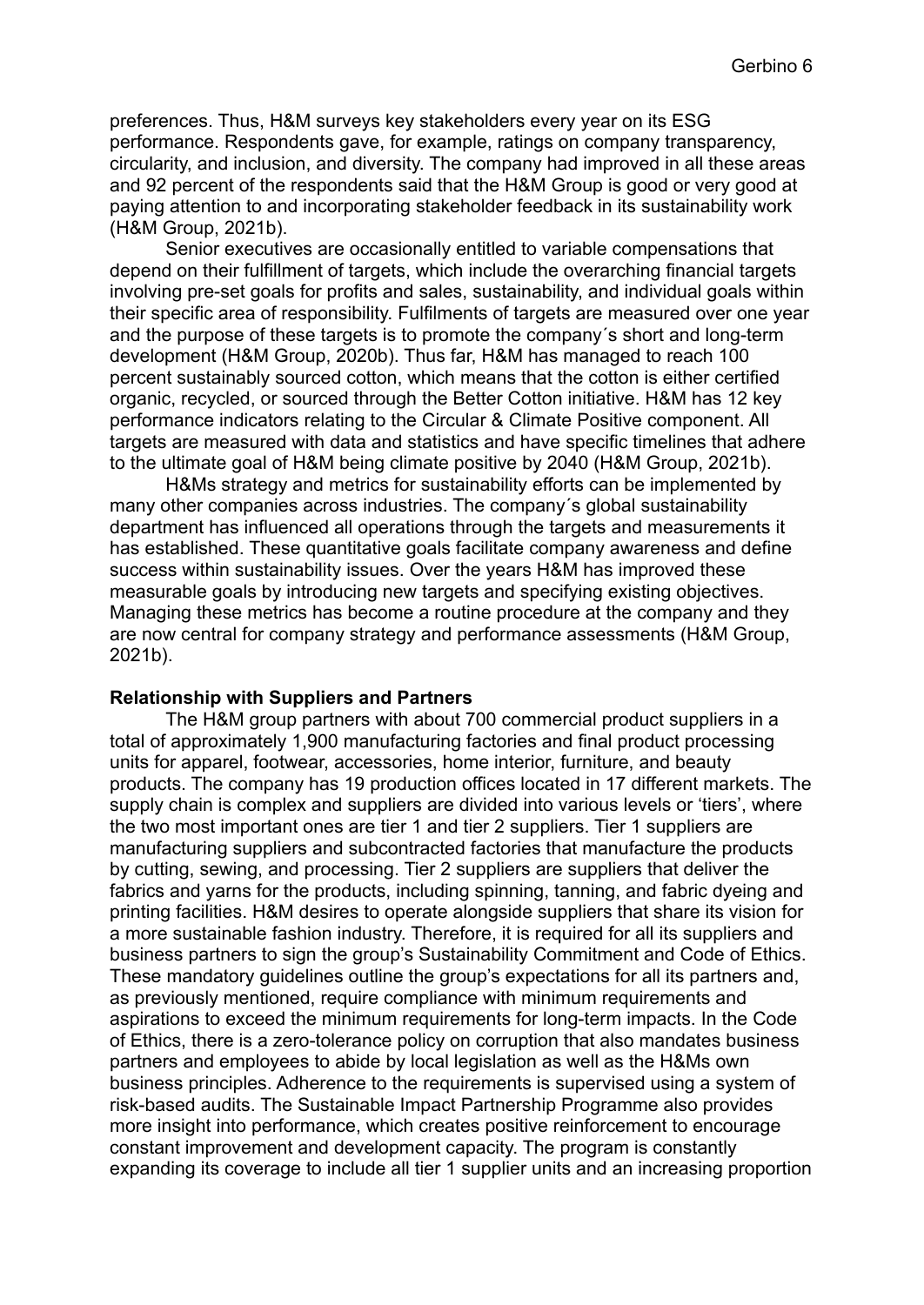of tier 2 suppliers. Supplier factories are also being evaluated using tools created by the Sustainable Apparel Coalition and its partners (H&M Group, 2021a).

#### **The Future of Sustainability at H&M**

H&M has done a lot of good work in ESG issues; thus, it was recognized, in 2020, by Dow Jones Sustainability Index, which sets benchmarks for investors that considers companies´ sustainability practices when investing (S&P Global, 2021). The index gave H&M the maximum score for human rights, environmental reporting, social reporting, and materiality. H&M also got the highest score in its industry for supply chain management and strategy for emerging markets. H&M also received the highest score on its 2020 climate CDP report, which recognizes companies in front of environmental transparency and performance. Lastly, as previously mentioned, H&M Group ranked first in Fashion Revolution's 2020 Fashion Transparency Index (H&M Group, 2021b).

Despite the recognition for all H&Ms efforts in reporting, transparency, and sustainability, the company still has a long way to become sustainable according to its definition. For example, the company´s gross global Scope 1 emissions were approximately 12,000 metric tons CO2e and its gross global Scope 2 emissions were just under 565,000 metric tons CO2e between December 1<sup>st,</sup> 2019 to November 30<sup>th,</sup> 2020. Also, for H&Ms 2021 CDP report, the company received a B-score, which is a significantly worse score than the year before (CDP, 2021). Further, in some of the KPIs for Circular & Climate Positive H&M was not able to reach its 2020 ambitions. For example, the company wanted to have all supplier factories compliant with the Zero Discharge of Hazardous Chemicals (ZDHC) Manufacturing Restricted Substances List, which was not achieved. H&M was neither able to have all of its operational facilities using water-efficient equipment. The company blamed some of these shortcomings on the pandemic, which created physical barriers as well as shifted short-term priorities (H&M Group, 2021b).

H&M has a lot of ahead to become sustainable and reach company goals. Thus far, it has not had a low-carbon transition plan as a scheduled resolution item at Annual General Meetings, but the company intends to start implementing that into the meetings within the next two years. Also, the company is not tracking data such as its revenue from low carbon products during the reporting year, which should be included in the CDP report (CDP, 2021). H&M must scale up programs that offer customers an organized and accessible range of reuse, resell, and recycle options. The company also needs to minimize waste and maximize resource efficiency, while also eliminating the use of toxic chemicals. Further, the company should increase the use of renewable and recycled materials in its products, while also designing out unnecessary waste via new optimization technologies. H&M is recognizing these issues and plans to work on them moving forward. However, it has not established timelines for all these efforts (H&M Group, 2021b). H&M has demonstrated its ability to transform its operations and integrate sustainability into its business strategy. Sustainability functions have become increasingly important to the company, and this is a trend that is likely to continue as societal pressure is beginning to change company culture and the business landscape.